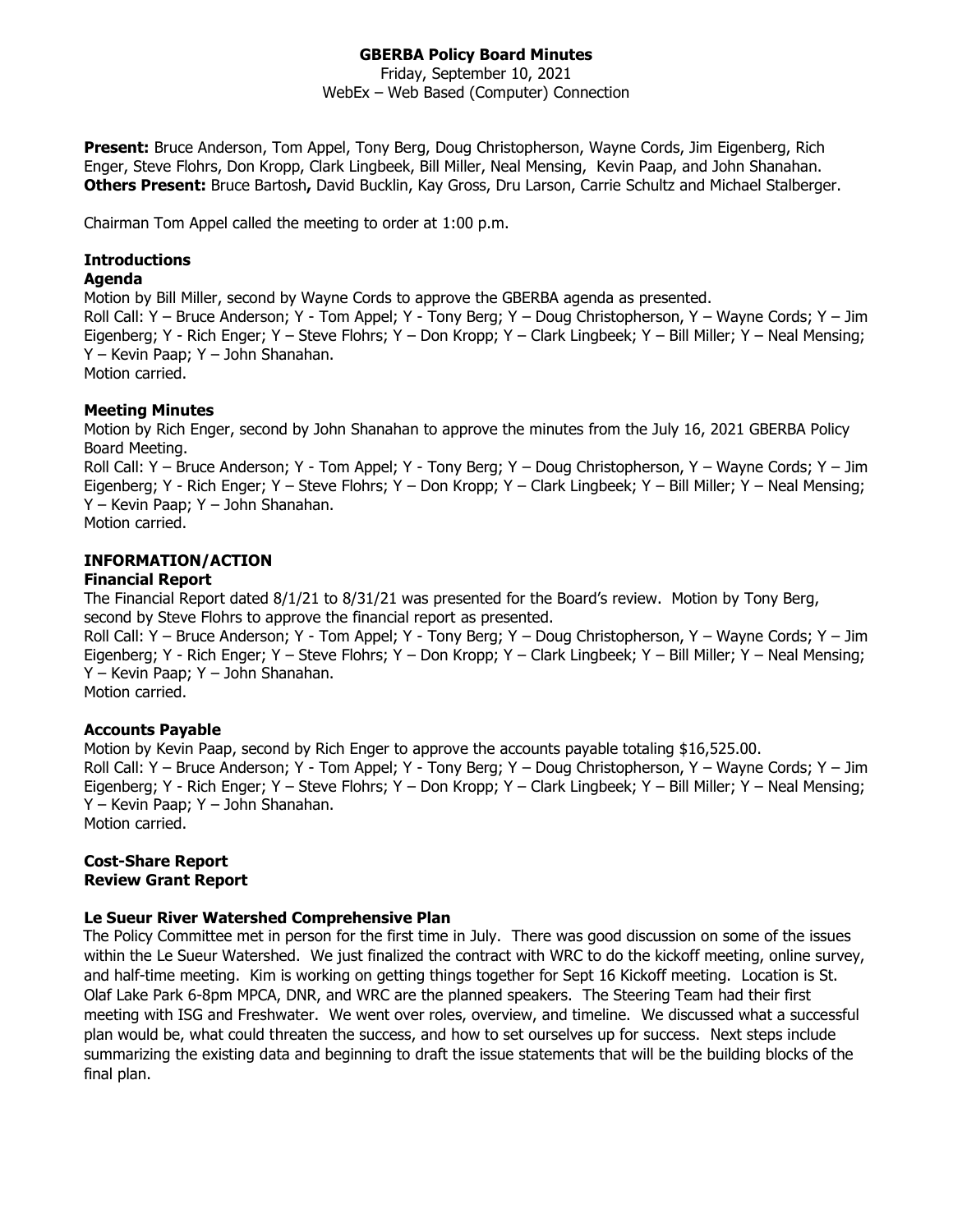## **PAGE 2 GBERBA POLICY MINUTES SEPTEMBER 10, 2021**

### **Watonwan River Watershed - Implementation Grant**

Implementation grant funds are available now with the Grant 41 Policy distributed to all GBERBA members and partners. The grant timeline is 3-24-2021 to 12-31-2023. The Project Ranking Worksheet is used for project priority.

Legal counsel has been contracted to review the need for additional contracts with member entities or others and recourse and/or errors and omissions if non-compliance issues arise when completing projects. The Technical Committee has completed the Multipurpose Drainage Management Study definition and expectations.

### **GBERBA DUES 2022**

## **Coordinator Report**

### **MN Agricultural Water Quality Certification Program**

Update on progress made in areas 5 and 6 – See Certification Specialist Reports. Over 761,000 acres and over 1063 certified producers statewide!

GBERBA has the Area 5 and 6 MAWQCP administrative contract approved through 2021. The Minnesota Agricultural Water Quality Certification Program has launched three new endorsements in addition to 10-year certification a farmer or landowner receives in the program. The endorsements are for soil health (31), integrated pest management (31), wildlife (22) and climate smart (12).

NRCS announced a June  $4<sup>th</sup>$  application deadline for the Regional Conservation Partnership Program (RCPP – MAWQCP). RCPP is a partnership between NRCS and MAWQCP. Producers who are seeking certification or are already certified are eligible to receive funding. Priority is given to practices that are needed for a producer to obtain certification. Dru Larson, MN/IA Conservation Corps Member will be assisting with this program in 2021

## **2017 MPCA 319 Grant - Cover Crops and Alternative Tile Intakes**

The grant project funding is complete. The final report is due in September. The end date of the grant is August 31, 2021.This grant is now completed.

#### **2017 CWF Grant- Multipurpose Drainage Management**

Multipurpose Drainage Management **-** \$301,200: Projects for this Drainage Grant will need to be located in public ditch sheds. **GBERBA member entire counties are eligible**. Priority parameters to identify the eligible ditches. A guidance policy sheet is online.

At this time, GBERBA has received a third grant time extension. In addition, GBERBA can pay grant-engineering funds to approved projects even if not constructed prior to grant deadline. BWSR has now approved the extension for the entire grant to April 30, 2022.

## **Watonwan River Watershed - Implementation Grant**

Implementation grant funds are available now with the Grant 41 Policy distributed to all GBERBA members and partners. The grant timeline is 3-24-2021 to 12-31-2023. The Project Ranking Worksheet is used for project priority.

Legal counsel has been contracted to review the need for additional contracts with member entities or others and recourse and/or errors and omissions if non-compliance issues arise when completing projects. The Technical Committee has completed the Multipurpose Drainage Management Study definition and expectations.

#### **Le Sueur River Watershed – One Watershed One Plan**

The Policy Committee met in person for the first time in July. There was good discussion on some of the issues within the Le Sueur Watershed. We just finalized the contract with WRC to do the kickoff meeting, online survey, and half-time meeting. Kim is working on getting things together for Sept 16 Kickoff meeting. Location is St. Olaf Lake Park 6-8pm MPCA, DNR, and WRC are the planned speakers. The Steering Team had their first meeting with ISG and Freshwater. We went over roles, overview, and timeline. We discussed what a successful plan would be, what could threaten the success, and how to set ourselves up for success. Next steps include summarizing the existing data and beginning to draft the issue statements that will be the building blocks of the final plan.

 **CWF 2020 Watonwan Drinking Water Grant.** The grant funding is available now to encumber! The grant timeline is 3-25-2021 to 12-31-2023. Grant Policy #40 has been distributed to staff, please review for eligible practices and grant guidelines. Project contracts are coming in for funding.